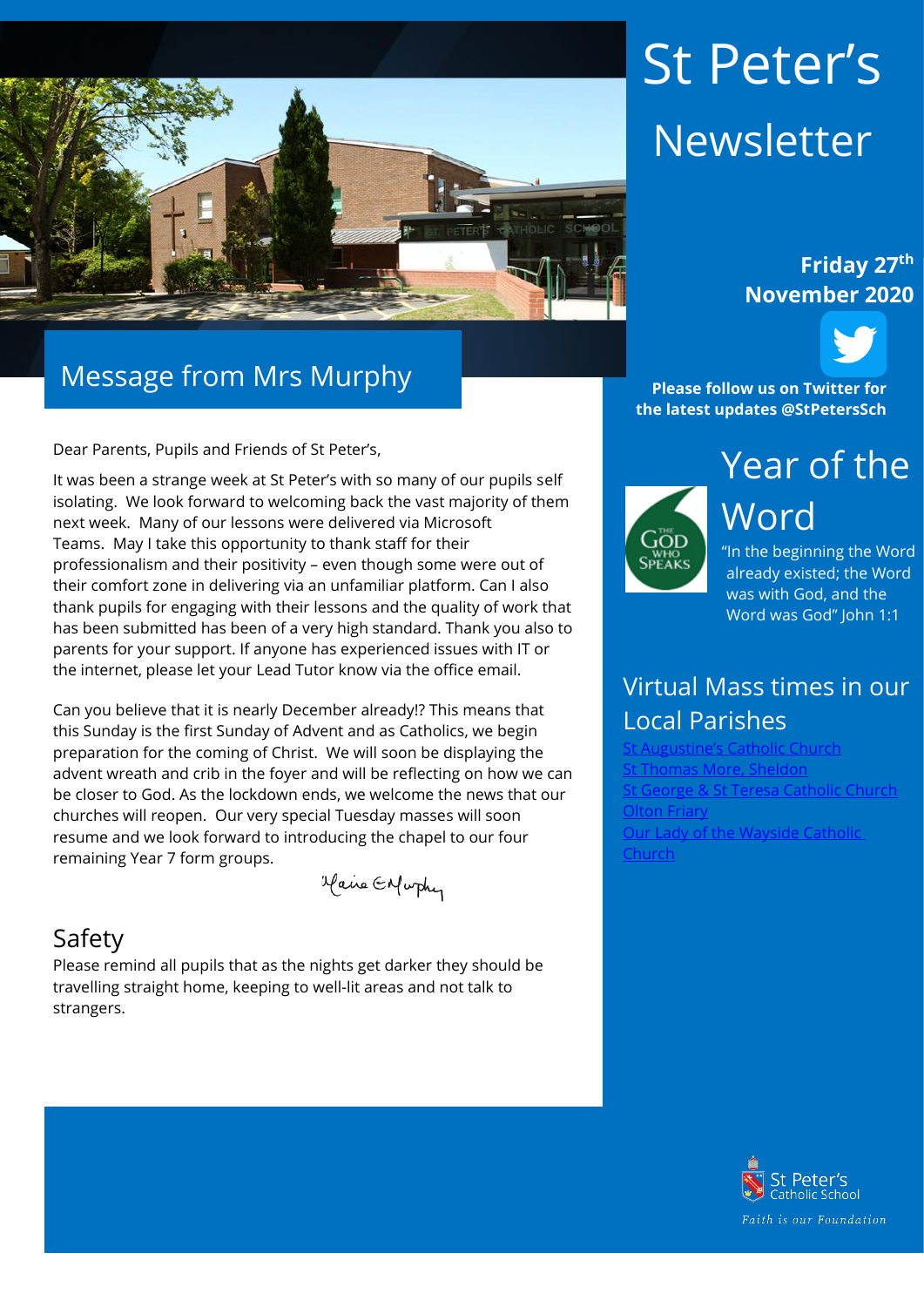#### A level Drama Review

On 26th November our Year 13 students took their Devising Exam, a monologue between 1.5 and 5 minutes that they created themselves. All nine of them worked extremely hard and came up with truly inventive ideas. They had originally created two pieces as two groups, but Covid-19 got in our way. One piece was examining the prison system and its effectiveness through the practitioner of Artaud using lights and sounds to overwhelm the audience. The other was a verbatim performance examining the impact of NHS funding cuts on Mental Health provisions. They interviewed an A&E nurse, a GP, a teacher, a CAHMS nurse and someone suffering with depression and used their real words to create the piece. Being unable to do group performances, they then created monologues from their whole piece in a matter of weeks, no mean feat! Miss Matthews and I are so proud of them, and the reviews are in!

Absolutely stunning performances from all involved. Clearly so much work culminating in the fantastic monologues we saw this evening. I am blown away. Five stars! *Ms Armstrong*

The performances ranged from the hard hitting to the hilarious - each one delivered with a degree of skill and talent far exceeding expectation. Stark settings allowed us to focus on the actors as they portrayed the often heart-breaking human cost of social injustice. Utterly compelling, eminently watchable and well worth staying around after school for! Thank you Year 13! *Mrs O'Rourke*

Many thanks for allowing me to be a spectator to the talent exhibited in this evening's monologues. What an absolute pleasure it is to see the quite breath-taking way in which the students transform from their usual polite selves giving their candidate number into angst ridden, angry, lost individuals. I was moved as I was drawn into their stories and made to consider the human impact of budgeting economies in our mental health support systems. What a show of talent, well done to all. *Miss Conaty*

Was incredible. Truly blown away at how good they are. So proud of my old year group! *Mr Grice*

WOW!! What an absolute pleasure to sit through those thought-provoking performances, well done all! I am looking forward to the next set of performances, I have already paid for my front row seat! *Miss Jordan*



### We need your help

Do you have any old books lying around at home? If so, we would love to have them! We are trying to build up our library stock so, if you have any suitable books for teenage children you no longer require, please send the book into school with your child by **Friday 4th December.**

Please ask your child to give their book/s to their form tutor.

Thank you in advance for your kind donations.

Miss Heslop KS3 Coordinator in English

Kooth

Did you know that Solihull offers mental health support Free to Access for 11-25 year olds who live or go to school in Solihull or looked after by Solihull Council? Head to<https://www.kooth.com/> for more information.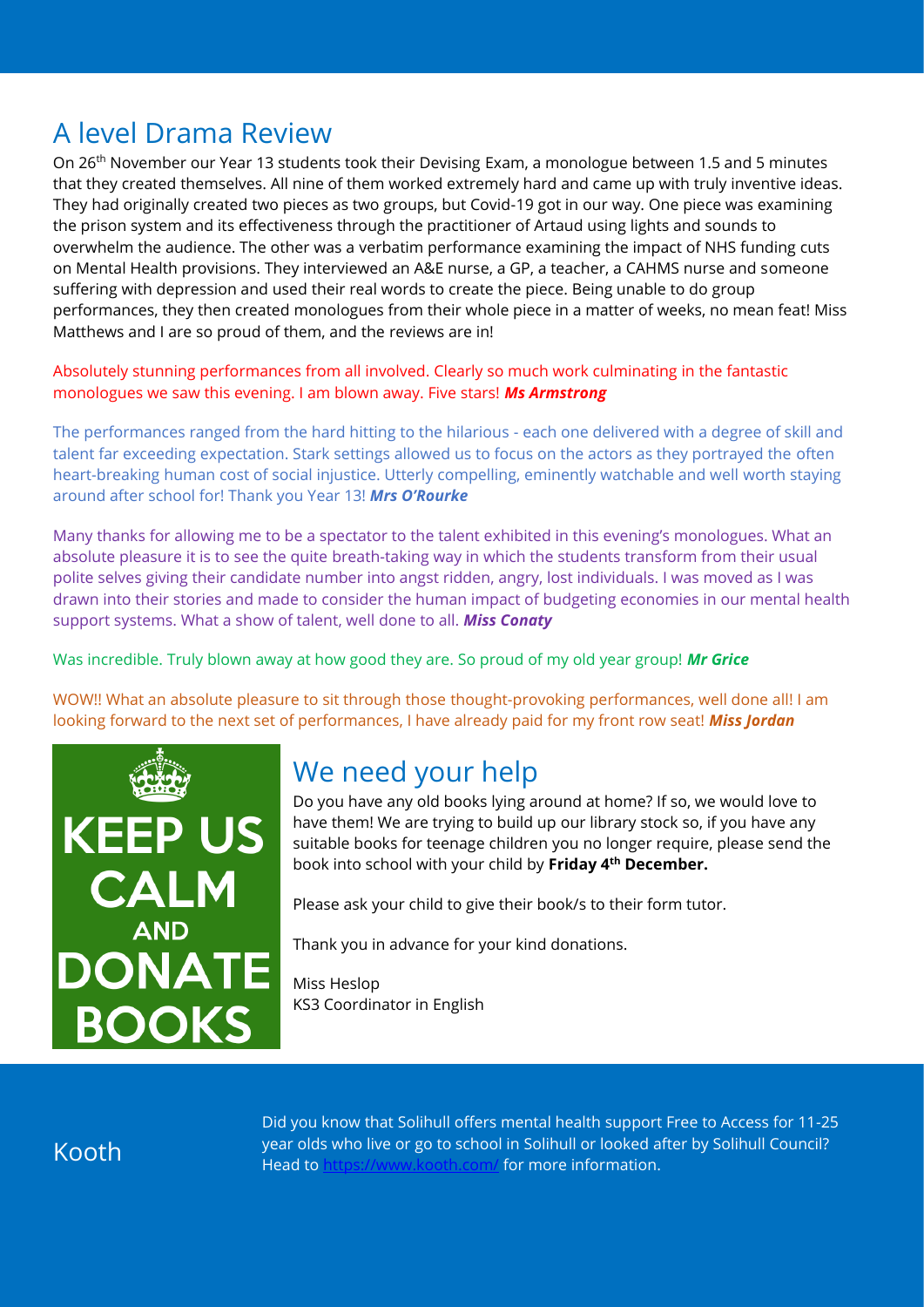#### COVID Positive Cases

A reminder of the process undertaken in school when we receive notice of a positive case.